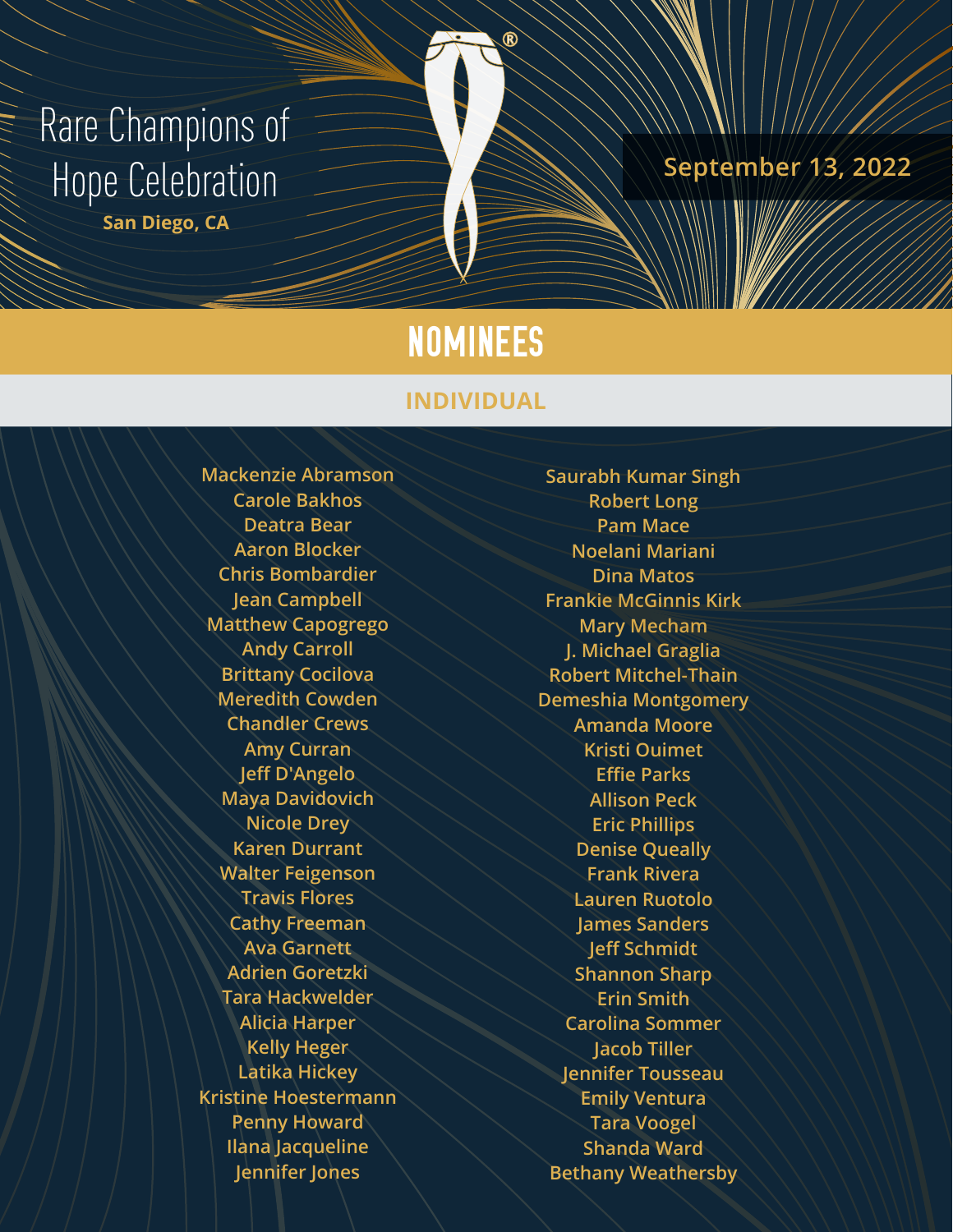#### **FOUNDATION**

**Adrenal Insufficiency United Agatha Obiageli Aghedo Memorial Foundation American Porphyria Foundation Amyloidosis Alliance Angel Flight East Angelman Syndrome Foundation Caring Hands Sarcoidoisis Foundation Children's Tumor Foundation of Australia CureGRIN Foundation CureVCP**

**Driven to Cure FAST- Foundation for Angelman Syndrome Therapeutics Foundation for Angelman Syndrome Therapeutics Foundation for Sarcoidosis Research GACI Global GBS CIDP Foundation International Global DARE Foundation**

> **Global Hydranencephaly Foundation Healthcare Education Institute**

**IFCR International Foundation for CDKL5 Research (IFCR) LYSOSOMAL STORAGE DISORDERS SUPPORT SOCIETY Living with HOS**

**Mackenzie's Mission National Organization of African Americans with Cystic Fibrosis Neuromuscular Disease Foundation Northwest PANDAS/PANS Network (NWPPN) Project FAVA Rare Disease India Foundation Rare Disorders New Zealand Rare Ireland Family Support Network Rural Good Health Foundation and Think Tank Entrepreneurs (PTY) LTD Sickle Cell 101 Sister's Hope Foundation The Aneurysm and AVM Foundation**

**The EHE Foundation The MOGProject The Sumaira Foundation**

**Uplifting Athletes**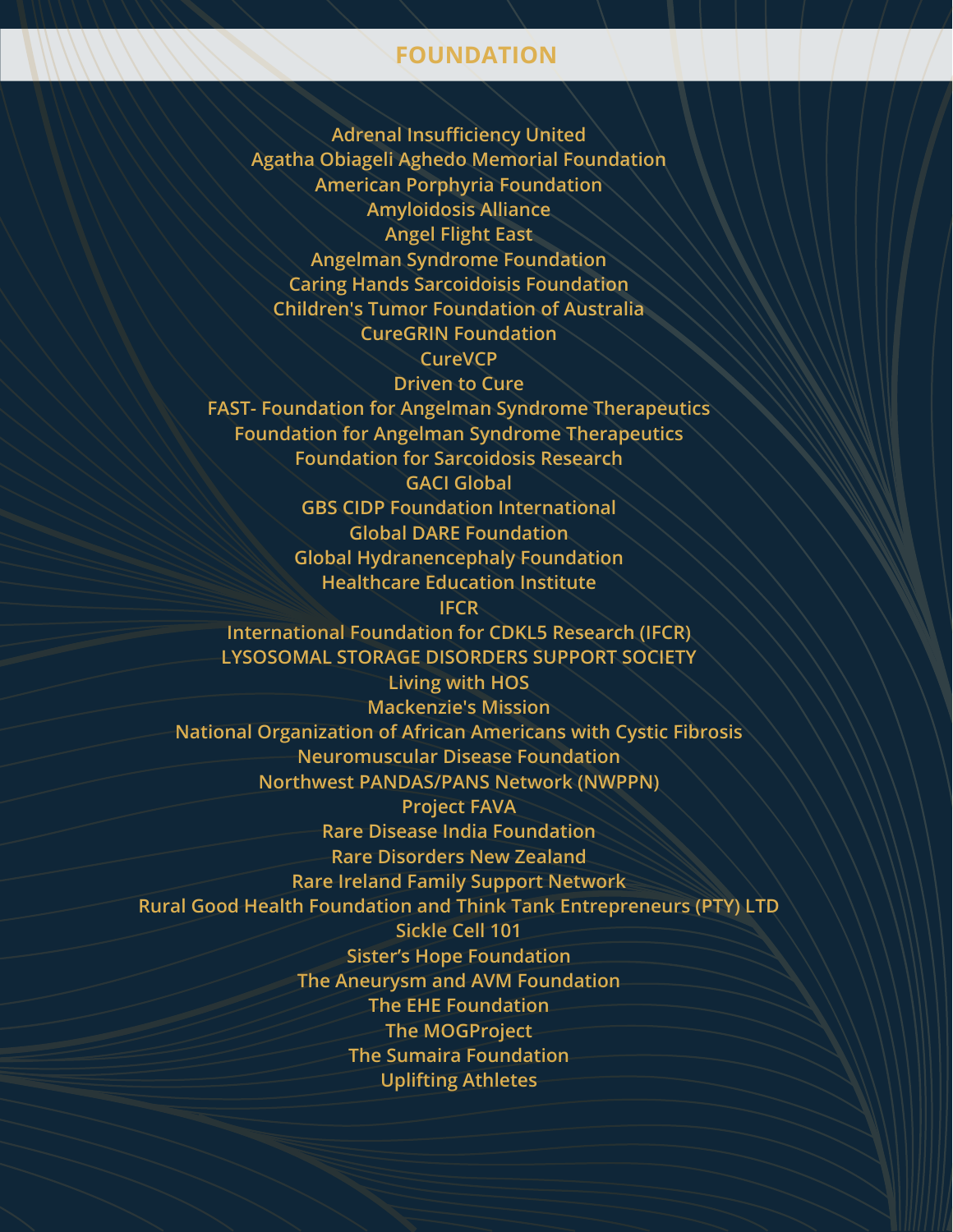#### **MEDICAL CARE AND TREATMENT**

**American Soc. for Transplantation and Cellular Therapy Mark Clemens, MD CureDuchenne Physical Therapy Shanlee Davis Jessica Duis Dr. Fatma Dedeglu Carlos Ferreira Elie Gertner Elakatt Gireesh Raphaela Goldbach-Mansky Paul Grossfeld Elizabeth Jalazo Patricia Meegan, DPT Joseph Muenzer Dr. Olcay Jones Jeffrey Olin Chad Perlyn Hannia Ramos Reed Riley Alanna Strong Forest Tennant Dr. Yuriy Stepanovskiy Ahmar Zaidi**

### **INDUSTRY**

**Behind the Mystery: Rare and Genetic Series Scott Braunstein Wendy Erler Onno Faber Latika Hickey Richard Horgan Arthur Levin Yael Weiss**